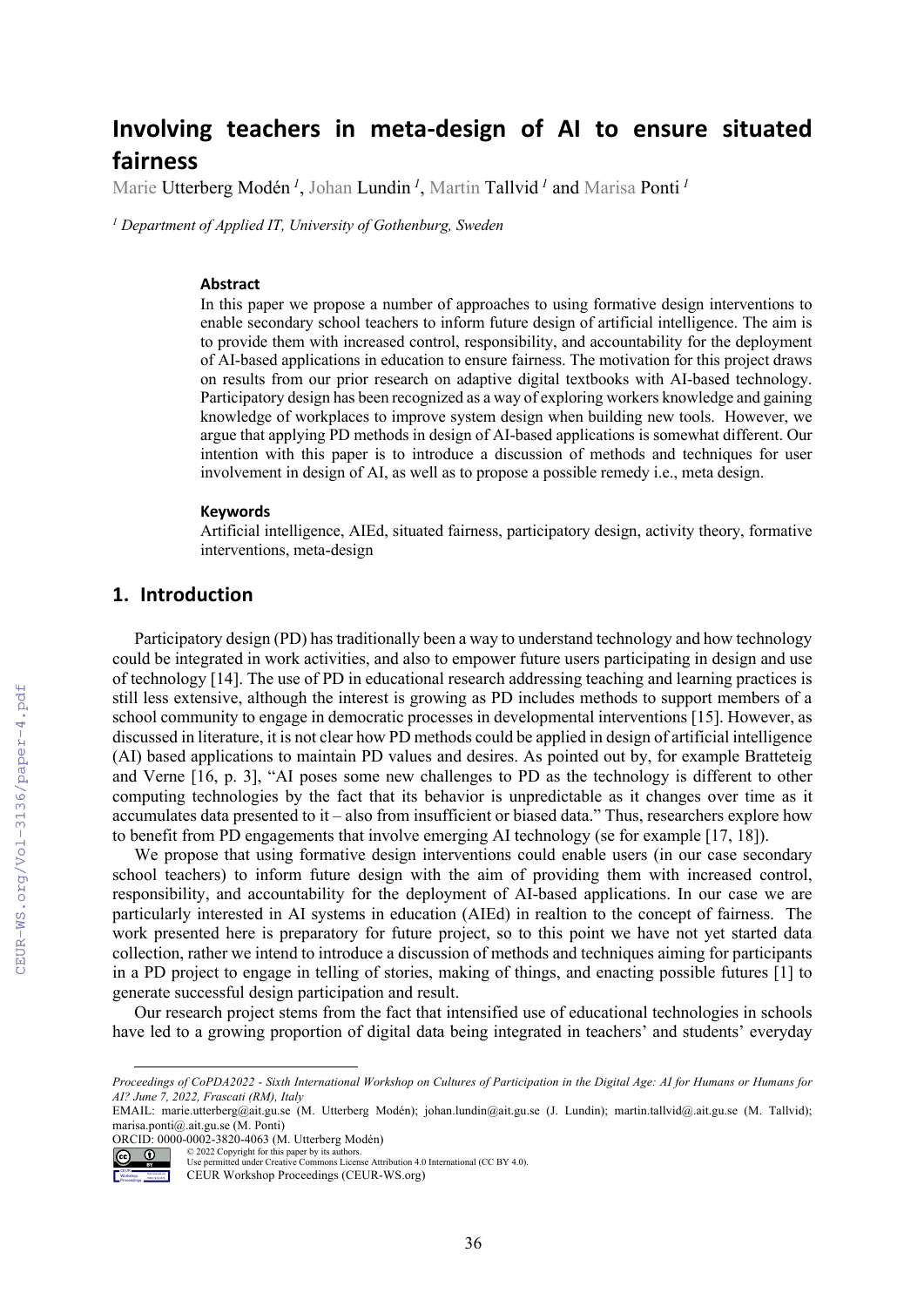work [2, 3]. In this "data-driven" development, the generation and use of data means interpreting teachers and students work as quantifiable information, often referred to as datafication [2]. The flow of data has allowed for AIEd that could benefit teaching and learning. AI is already present in many aspects of peoples' life, and there is a growing interest in AI in educational environments. For example, digital textbooks with data-driven functionality have grown steadily in terms of use and are now an important part of many Swedish students' educational resources, including AI-applications in terms of intelligent tutoring systems, learning analytics and performance predictions [3].

There is an ongoing discussion about potential risks of harm and unfairness dependent on algorithmic discrimination, which has been demonstrated in areas such as criminal justice [4], recruitment [5] and face recognition [6]. The main critique concerning bias in AI has been on unfairness and unequal treatment based on race/ethnicity, gender, and nationality. It has also been noted that research evidence of bias and potential issues due to data collection and processing of data sets are "often implicit in the findings of prior work, rather than a primary focus of it" [7]. Baker and Hawn [8] state there is a lack of knowledge of how algorithmic bias affect, and potentially could affect, education. Importantly, there is a burgeoning interest in this topic, reflected in the increasing amount of literature discussing issues of bias and fairness (se for example [9, 10]). Taken together, literature call for a sociotechnical view bringing together technology and the broader social context where AI operates to be able to create social and legal outcomes that account for human well-being. It has been highlighted that, "when an AIEd system fails to produce the desired outcome, the teachers are often unaware of how to proceed next" [11, p. 17]. Teachers act as gatekeepers when it comes to introducing AIEd in classrooms [12], and teachers should be able to expect that AIEd besides supporting them in their teaching should reduce, or at least not increase, discrimination and injustice, and must be able to trust the systems to use them [13].

The remainder of this paper is structured as follows. In the next section we briefly highlight aspects of fairness in AI since that is the motivation for our research project and what the participants are going to work with. The next section introduces formative interventions and meta-design in relation to our project, followed by a section where we argue for PD but also highlight challenges when involving AI technology. Finally, we present our suggested methods and techniques in the PD process.

#### **2. Fairness**

Choices during the design process reflect designers' and developers' ethical values, knowingly or not, and shape the technology and in the long-term shapes people's life [19]. People are usually unaware of when and how shared norms guide their ideas and behavior and that these norms are culturally specific rather than global. This commonly leads people to miss or ignore what are not typical for them, although this may well be the expression of other peoples' normality [20]. Thus, "when AIEd favors certain pedagogies, learning styles, and educational systems, it ultimately dis/ advantages certain students and their communities" [21, p. 339]. Nye [22] shows in a review that culture and language influenced the design and programming of AIEd systems and became a barrier when they were transferred to other contexts, which is a risk when algorithms are designed to be independent, abstract, and portable [10].

Further, the data set that are used to train algorithms can be endowed with societally prejudices encompassed with historical experiences and produce biases. Algorithms are based on machine learning that "find patterns within datasets that reflect our own implicit biases and, in so doing, emphasize and reinforce these biases as global truth" [23, p. 1524]. The language translation Google Translate offer one such example when training data reflected societal bias, reinforced gender roles, and maybe amplified them. Some languages gender nouns and some are gender neutral, and the translation to feminine and masculine forms reinforced gender bias and changed gender in a stereotypical way. Google translated for example presupposed doctors to be males, nurses to be females, and that he works, and she cooks.

An algorithm is designed as a statistical model of reality to predict potential outcomes and even a complex model is inevitably a simplification. A teaching and learning activity consist of a multitude of intertwined relations and the complexity in educational contexts cannot be underestimated [24]. It follows that AI technology needs to capture a messy, interactive, changeable and context bound world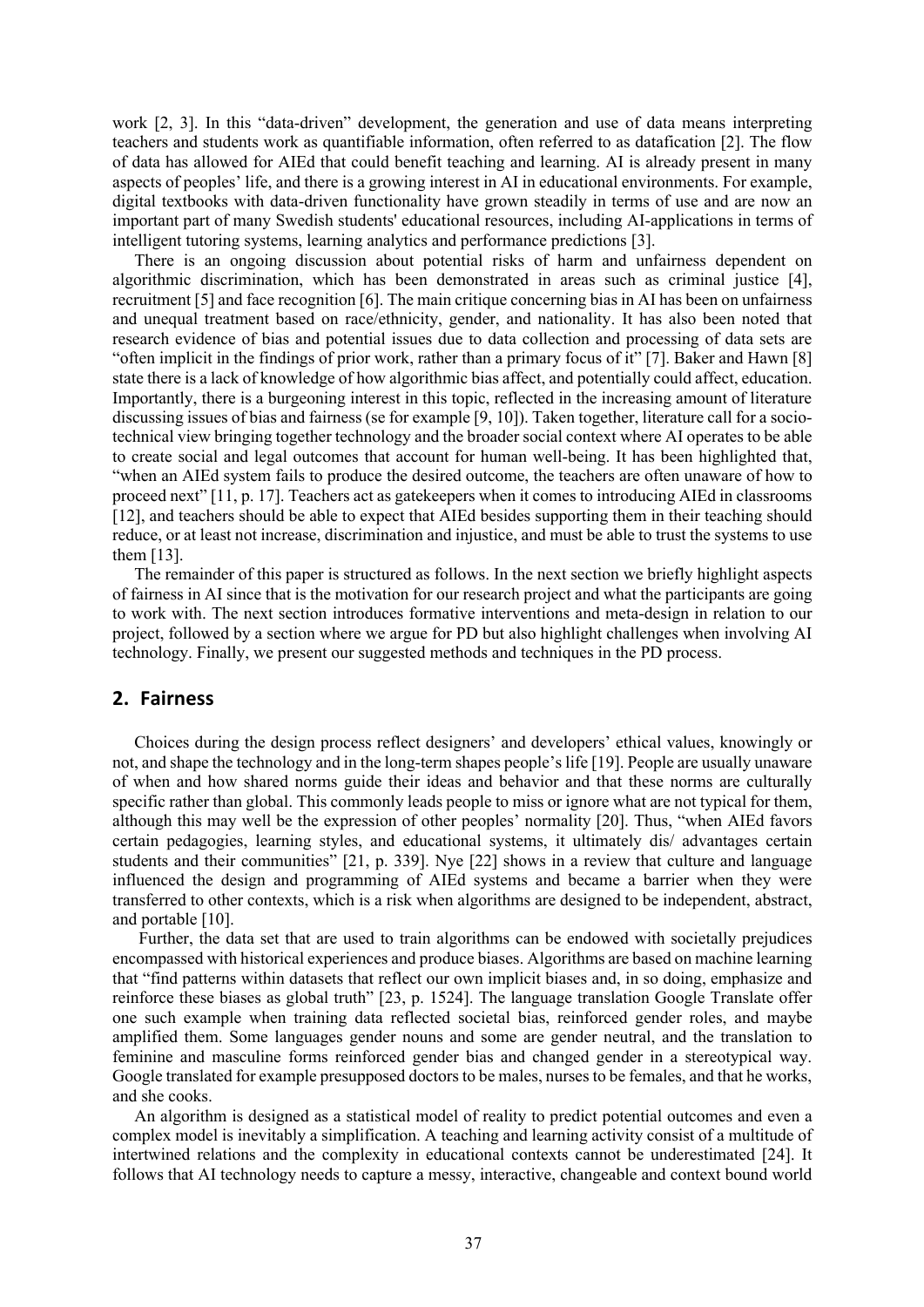[25]. It is important to consider how groups are represented, which people belong to a group, and not treat diverse groups as a single entity. Baker and Hawn [8] have found that when applying algorithmic models and group differences are ignored, or not accounted for, it has given rise to unfairness. For example, if an AIEd system is designed to predict which students bear the risk of falling behind and flag them to teachers, how this group should be defined is not trivial.

Kitchin [26] has addressed that data largely have come to be pre-analytical and pre-factual, meaning that data representing the truth. As such, algorithms are approached as inherently neutral and formal constructs. Similarly, Birhane [25] puts forward that in these times when social activities are becoming increasingly automated through algorithmic decision making and predictions, social activities are at the same time being transformed and aimed to be understood with a mathematical solution. The problem to be solved by algorithms are formulated as a mathematical model and unfair results are treated with a rational and logical solution. In line with this, Akgun and Greenhow [27] discuss AI in K-12 education and highlight that: "The ethical challenges and risks posed by AI systems seemingly run counter to marketing efforts that present algorithms to the public as if they are objective and value-neutral tools" (p. 4). For example, during the COVID-19 pandemic, students in the United Kingdom were awarded A-level grades through application of an algorithm. However, the algorithm was inconsistent and unfair, and in favor of private/independent school students whilst those from disadvantage backgrounds were negatively affected. Smith [28] stressed that it had to become uproar and public pressure for the government to make a U-turn and abandon the algorithm and issue correct grades. In summary, aspects of fair treatment of students are a huge challenge to AI in education. It is also the case that fairness must be understood as local and situated in particular educational practices. What might be fair to one group of students, in one set of activities, might be highly biased in another group. To address this issue, it is imperative that teachers are involved in the design process, as well as to investigate possibilities of adapting already deployed systems. We argue that meta-design [30] could be a possible form for allowing local adaptation of AIEd.

#### **3. Formative interventions and meta-design**

To identify relevant forms for meta-design, i.e., how it would be possible and relevant for teacher to adapt their AI-based applications to their classroom, we engage with teachers in PD. To formulate suitable interventions, we draw on Activity Theory [29]. Our unit of analysis will be the work activity (teaching) conceptualized as a collective activity system that participants can re-design and transform by identifying and solving problems and contradictions. Developing formative interventions for metadesign will allow teachers to rethink their role in their interaction with AIEd and will offer them methods they can use to find solutions to address evolving circumstances and pedagogical challenges. Therefore, we will engage with teachers, researchers, and other stakeholders (e.g., students, developers, and school leaders) in formative interventions, an approach that builds on and purposefully fosters participants' agency. As researchers, we will set up these interventions to investigate the possibilities for educational improvement by bringing in a new actor - namely, adaptive AI-based teaching materials - potentially seen as a problematic and contradictory object which can generate conflicts and resistance when used by teachers. This collective design effort is seen as part of an expansive learning process including participatory analyses and implementation phases. In fact, during these interventions, teachers and other participants will be involved in negotiations and debates to make their voices heard. Besides, the collaboration between teachers, researchers, and the other stakeholders within these formative interventions can result in the construction and implementation of a new organization of work by the collective. The result of these interventions is not known ahead of time to the researchers, as the outcome is determined by participants.

The purpose of our interventions is to develop new models for increasing the agency of teachers concerning the design and use of AI-based applications in education to ensure fairness. Based on previous work on algorithmic fairness we argue for an increased focus on situated fairness, i.e., fairness in practice. Such a perspective also addresses the difficulties and complexities of achieving fairness in algorithms and allows for teachers to compensate to ensure fairness in their practice. To reach the purpose of this project, we will develop formative interventions involving teachers and other stakeholders to aim to: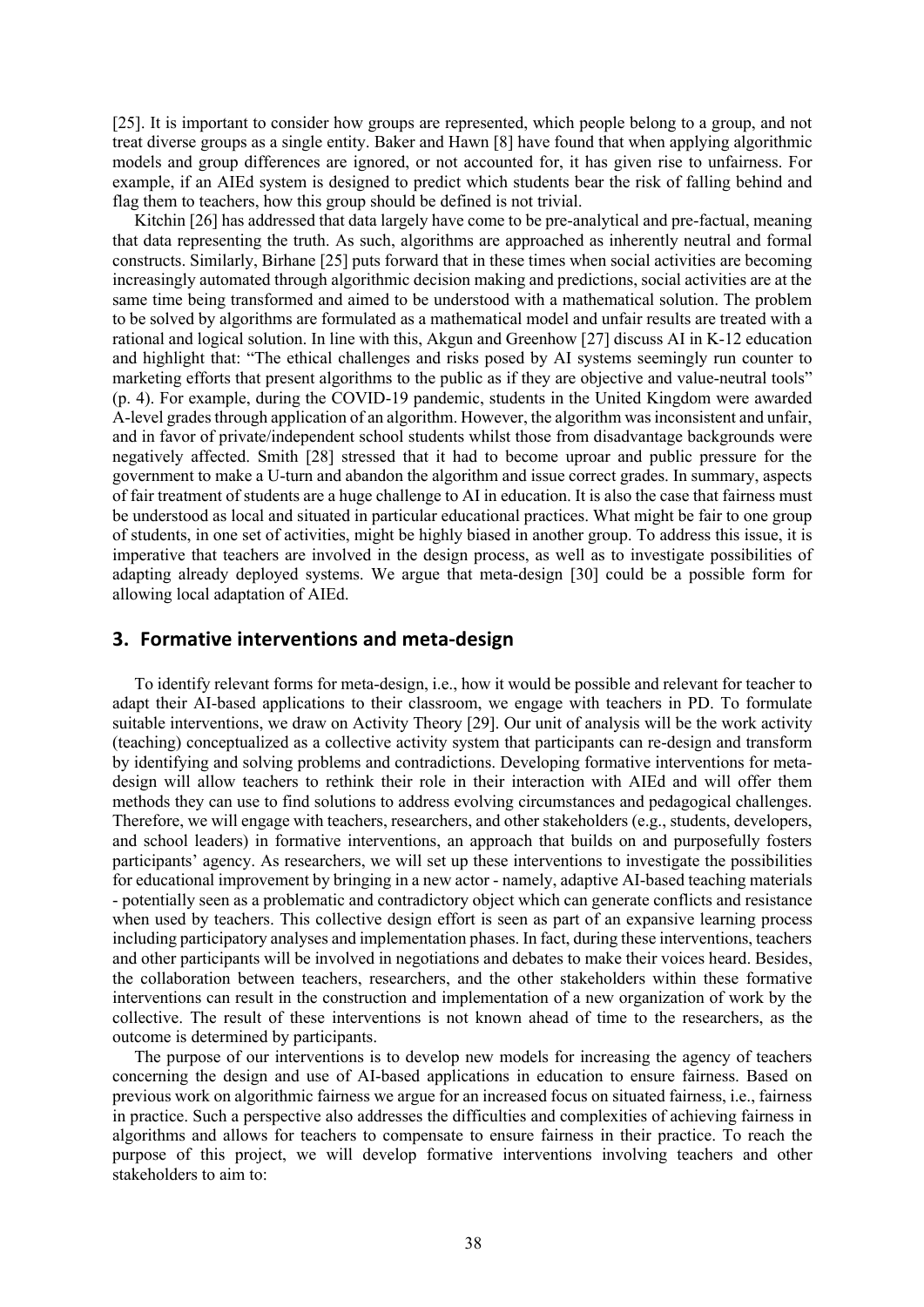- 1. Identify the affordances and constraints of the AI-based application and how teachers would use it to appropriate and adapt it in their local practices.
- 2. Describe how and under what circumstances teachers perceive the AI-based application to benefit their local teaching practices.
- 3. Identify with teachers and other school stakeholders which features of the system can facilitate fairness and minimize bias for vulnerable groups.

We will focus our investigation on the potential of adaptive AI-based teaching materials. This type of application is intended to serve as a text for a course and integrates an intelligent tutoring system. We have chosen it because it is in use and is commercialized by a large established publisher in Sweden.

#### **4. Method**

We argue that it is necessary to identify how teachers interpret fairness in their local situations and to ensure that their interpretations underlie concrete system functionalities. Involving teachers is crucial as the interaction between them and AIEd should be one in which teachers become able not only to understand but also challenge algorithmic decisions and predictions.

## **4.1. Participatory design**

Participatory design has been recognized as a way of exploring workers (tacit) knowledge and gaining knowledge of workplaces to improve system design when building new tools. To achieve this goal, researchers and designers and future users collectively participate in iterative re-design processes [14]. In this case, the goal is to make design changes on an AI-based application on ideas from teachers as future users, and other stakeholders, to meet their needs for the tool to be meaningful and sustainable. An extension is our ambition for the AI-based application to be designed for teachers to design after design, i.e., meta design [30]. Ideally, users are actively included in the pre-design process (ideation), during the tool design (development), and later in the process to test the tool in situ (implementation), although an evaluation of the tool in the use context often is difficult due to time limitations beyond the actual PD project [31]. A key aspect is mutual learning, that is facilitated by the collaborative nature of PD and methods ensuring that all participants have a say. Not only are researchers/designers learning about participants diverse skills, experiences, and work conditions. But the intention is also for the participants to learn about design, technology, and their own work.

AI uses data to recognize specific patterns or properties through statistical analyses. The data is labeled, and the performance of algorithms is calibrated against the correctness to the data, to make constant improvements, i.e., AI learns and changes over time. There are a wide range of AI features that can be designed, such as training data, algorithms, user interface and explanations of decisionmaking. However, AI-based applications is difficult to understand with its advanced technology, but also due to its black box properties making the relationship between input and output opaque and gives an unpredictable behavior. This means it becomes difficult to control actions and foresee effects on the social environment in the long term, which are valuable features in PD [1]. Thus, there are challenges needed to be addressed to make PD projects successful if they involve AI technology. Bratteteig and Verne [16] stress that participants need to understand the nature of AI and how it works to make design decisions in a PD project. The authors introduce a discussion of how future users can participate in a PD project and engage with AI technology. They start from three phases; First, bringing in a larger number of design ideas and imaging possible future activities can help to understand possibilities and limitations of AI-based applications. To do so, it will be necessary for participants (in this case teachers and other stakeholders) to consider different consequences of use and to be able to shift perspectives. Second, selecting one design idea among many can contribute to enhanced understanding of AI. The design idea can be made concrete by exploring possible futures and trying to understand how the idea will be experienced in relation to existing values. Finally, evaluating design decisions by participants can be facilitated if they use every day AI experiences. One challenge is the long-term evaluation of AI applications as they develop over time, which is usually not reasonable within the duration of a PD project. Also, similar AI applications develop differently dependent on the use.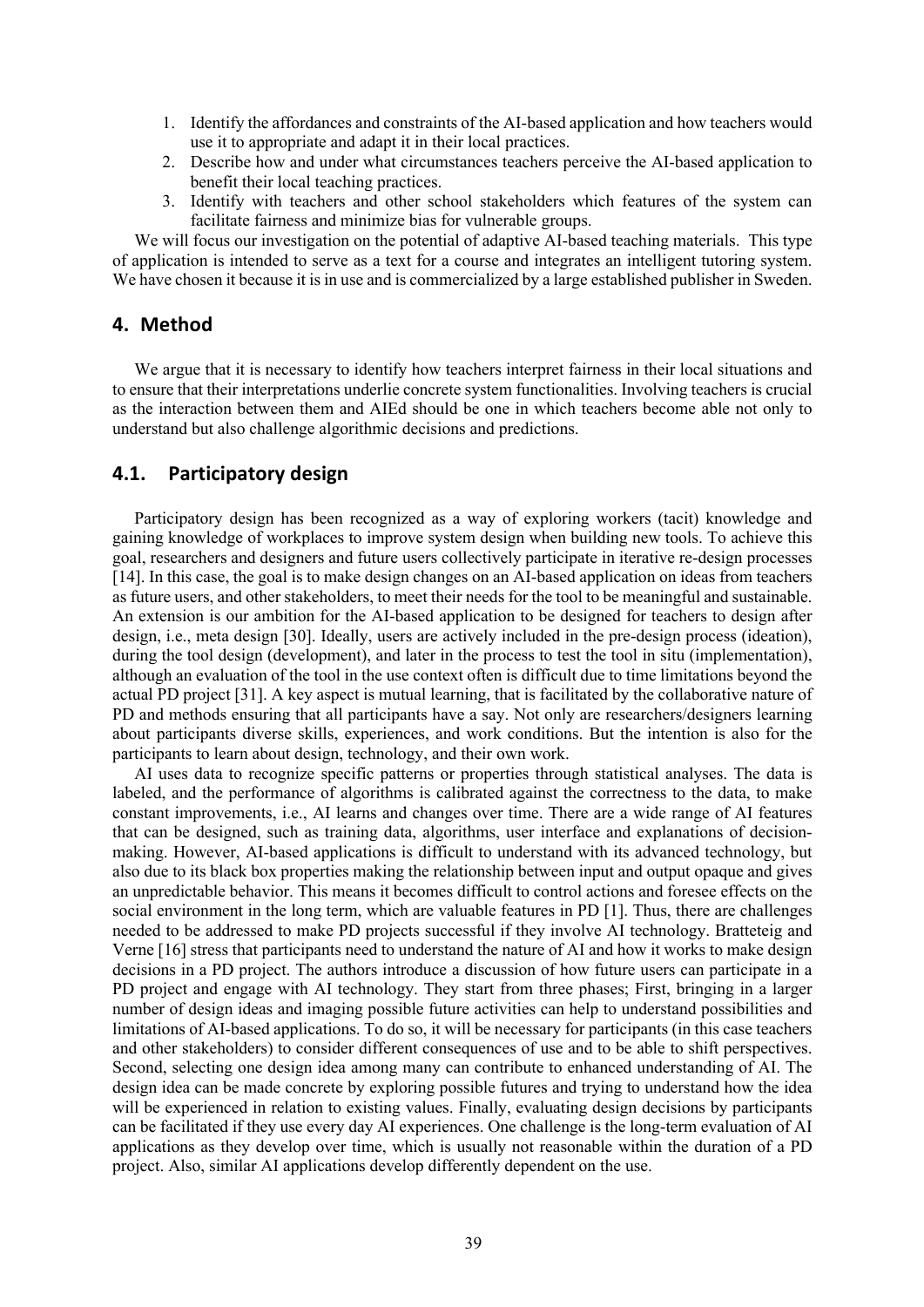An overview of our suggested research method is provided and summaries the details of data collection and data resources (Table 1).

|  |  | <b>Table 1: Methods</b> |
|--|--|-------------------------|
|--|--|-------------------------|

| Aim                                                                                                                                                                                                    | Activity                                                                                                                                                                                                                                                                                                                                                                                                | Comment                                                                                                                                                                                                                                                                       |
|--------------------------------------------------------------------------------------------------------------------------------------------------------------------------------------------------------|---------------------------------------------------------------------------------------------------------------------------------------------------------------------------------------------------------------------------------------------------------------------------------------------------------------------------------------------------------------------------------------------------------|-------------------------------------------------------------------------------------------------------------------------------------------------------------------------------------------------------------------------------------------------------------------------------|
| Identify affordances and<br>constraints of the AI-based<br>application and in which ways it<br>would be relevant to teachers to<br>change the system in their<br>contexts to meet their local<br>needs | Future Workshops with<br>different groups: students-<br>teachers-administration -<br>developers. Focus will be on<br>future workshops where<br>each group will be<br>introduced to AI, envision<br>future practice, and discuss<br>how fairness and inclusion<br>in the development could<br>be set up, as well as for<br>which purposes AI are seen<br>as beneficial in relation to<br>their practice. | The purpose here is to allow a<br>group of users, that are quite<br>unaware of the practical<br>consequences of AI technology<br>to think about and envision<br>what such use might mean to<br>their everyday work.                                                           |
| Identify the main benefits that<br>teachers perceive with the AI-<br>based application.                                                                                                                | Design studios. The<br>different groups participate<br>in design studios where<br>they create applications on<br>paper/computer with<br>desirable applications. Al<br>and fairness are discussed<br>based on these created<br>systems.                                                                                                                                                                  | Here we want the teachers to<br>engage in actual design work.<br>And through involvement in<br>design explore the<br>possibilities, but also<br>limitations of such systems. In<br>particular we want to address<br>solutions including meta-<br>design and local adaptation. |
| Elicit how teachers interpret<br>situated fairness.                                                                                                                                                    | Semi-structured interviews<br>with students-teachers-<br>administrators and school                                                                                                                                                                                                                                                                                                                      | After a number of practical<br>involvements with the AI<br>application we now finally<br>want to explore the<br>experiences that teachers<br>made in the previous activities.<br>The broad purpose here is to<br>identify what would be                                       |
| Find their views on how Al-based<br>applications should be designed<br>to facilitate fairness and minimize<br>bias for vulnerable groups.                                                              | leader-developers. Selected<br>parts from videos from the<br>workshops will be used as<br>triggers for discussion                                                                                                                                                                                                                                                                                       |                                                                                                                                                                                                                                                                               |
| Identify dilemmas and discuss<br>what values they think should be<br>prioritized.                                                                                                                      |                                                                                                                                                                                                                                                                                                                                                                                                         | relevant dimensions for<br>teachers to be able to locally<br>adapt their use of AIEd-<br>systems $-$ i.e., in what ways                                                                                                                                                       |
| Identify how school regulations,<br>norms, and expectations<br>influence teachers'<br>interpretations of fairness.                                                                                     |                                                                                                                                                                                                                                                                                                                                                                                                         | should the systems cater for<br>meta-design?                                                                                                                                                                                                                                  |

## **5. Acknowledgements**

This work is funded by Marianne and Marcus Wallenberg Foundation.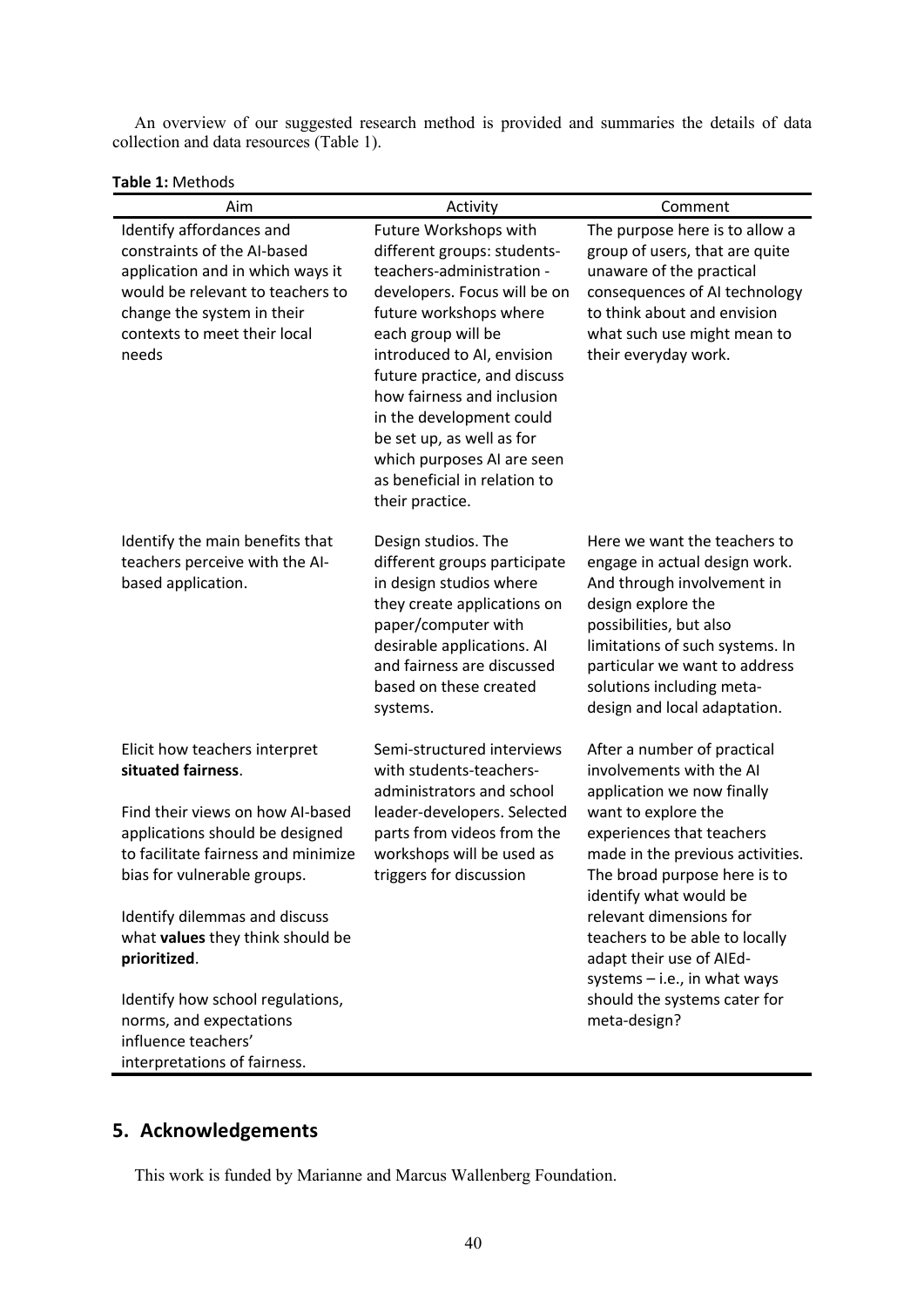### **6. References**

- [1] Brandt, E., Binder, T., Sanders, E.: Tools and techniques. Ways to engage telling, making and enacting. In: Simonsen, J. and Robertson, T. (eds.) Routledge international handbook of participatory design, pp. 145-181. Routledge (2012).
- [2] Williamson, B.: Big data in education: The digital future of learning, policy and practice. Sage, London, (2017).
- [3] Utterberg Modén, M.: Teaching with Digital Mathematics Textbooks-Activity Theoretical Studies of Data-Driven Technology in Classroom Practices, Ph.D. thesis, Gothenburg University, (2021). http://hdl.handle.net/2077/69472
- [4] Angwin, J. Larson, J., Mattu, S., Kirchner, L.: Machine Bias: there's software used across the country to predict future criminals. And it's biased against blacks*.* ProPublica, (2016, May 23). https://www.propublica.org/article/machine-bias-risk-assessments-in-criminal-sentencing
- [5] Meyer, D.: Amazon Reportedly Killed an AI Recruitment System Because It Couldn't Stop the Tool from Discriminating Against Women*.* Fortune, (2016). https://fortune.com/2018/10/10/amazon-ai-recruitment-bias-women-sexist/
- [6] Cheng, S.: An algorithm rejected an Asian man's passport photo for having 'closed eyes'. Quarts, (2016). https://qz.com/857122/an-algorithm-rejected-an-asian-mans-passport-photo-for-havingclosed-eyes/
- [7] Olteanu, A., Castillo, C., Diaz, F., Kiciman, E.: Social data: Biases, methodological pitfalls, and ethical boundaries. Frontiers in Big Data 2:13, 2019. https://doi.org/10.3389/fdata.2019.00013
- [8] Baker, R. S., Hawn, A.: Algorithmic bias in education. International Journal of Artificial Intelligence in Education, (2021). https://doi.org/10.1007/s40593-021-00285-9
- [9] Dignum, V.: The role and challenges of education for responsible AI. London Review of Education 19(1), 1-11 (2021).
- [10] Selbst, A., Boyd, D., Vertesi, J.: Fairness and abstraction in sociotechnical systems. In: Proceedings of the 19<sup>th</sup> Conference on Fairness, Accountability, and Transparency (FAT), 2019. https://dl.acm.org/doi/pdf/10.1145/3287560.3287598
- [11] Bhimdiwala, A., Neri, R. C., Gomez, L.M.: Advancing the Design and Implementation of Artificial Intelligence in Education through Continuous Improvement. International Journal of Artificial Intelligence in Education, (2021). https://doi.org/10.1007/s40593-021-00278-8
- [12] Utterberg Modén, M., Tallvid, M., Lundin, J., Berner, L.: Intelligent tutoring systems: Why teachers abandoned a technology aimed at automating teaching processes. In: Proceedings of the 54th Hawaii International Conference on System Sciences, (2021). http://hdl.handle.net/10125/70798
- [13] Qin, F., Li, K., Yan, J.: Understanding user trust in artificial intelligence‐based educational systems: Evidence from China. British Journal of Educational Technology 51(5), 1693–1710 (2020).
- [14] Bratteteig, T., Bødker, K., Dittrich, Y., Mogensen, P. H., Simonsen, J.: Methods. Organising principles and general guidelines for participatory design projects. In: Simonsen, J. and Robertson, T. (eds.) Routledge international handbook of participatory design, pp. 117-144. Routledge (2012).
- [15] Cumbo, B., Selwyn, N.: Using Participatory Design Approaches in Educational Research. International Journal of Research & Method in Education 45(1), 60-72 (2022).
- [16] Bratteteig, T., Verne, G.: Does AI make PD obsolete? Exploring challenges from artificial intelligence to participatory design. In: Proceedings of the  $15<sup>th</sup>$  Participatory Design Conference (2018). https://doi.org/10.1145/3210604.3210646
- [17] Choi, J. H., Forlano, L., Kera, D.: Situated automation. Algorithmic creatures in participatory design. In: Proceedings of the  $16<sup>th</sup>$  Participatory Design Conference (2020). https://doi.org/10.1145/3384772.3385153
- [18] Razak, T. R., Ismail, M. H., Fauzi, S. S. M., Gining, R. A. J. M., Maskat, R.: A framework to shape the recommender system features based on participatory design and artificial intelligence approaches. International Journal of Artificial Intelligence 10(3), 727-734 (2021).
- [19] Borenstein, J., Howard, A.: Emerging challenges in AI and the need for AI ethics in education. AI and Ethics 1, 61-65 (2021). https://doi.org/10.1007/s43681-020-00002-7